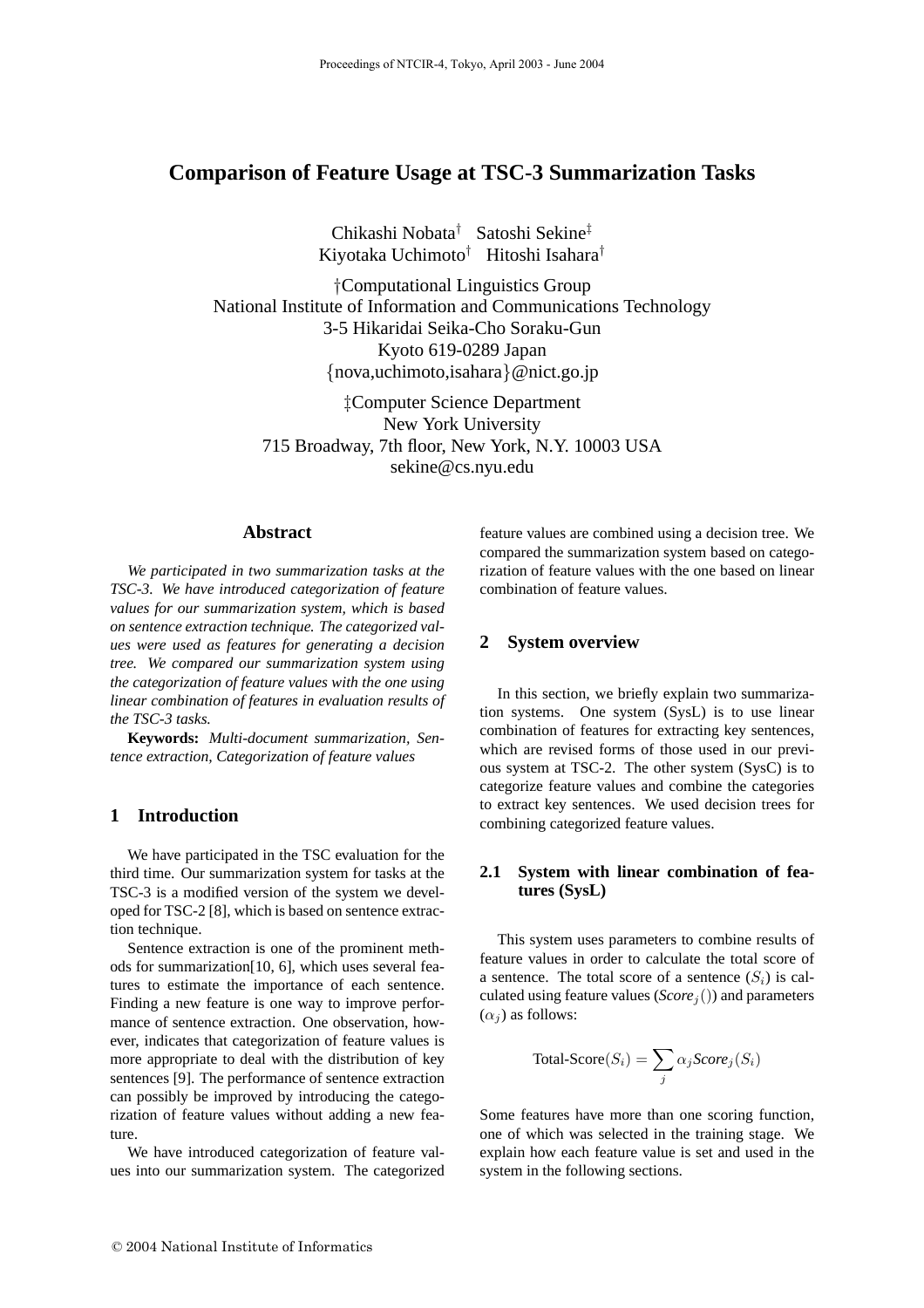#### **2.1.1 Sentence position**

The system uses 'Sentence position' to set the significance of sentences. There are three different functions to handle sentence position. The first method is to give a score of 1 to the first  $N$  sentences and 0 to the others, where  $N$  is a given threshold for the number of sentences. That is, the score of the *i*th sentence  $Score(S_i)$ is:

P1. 
$$
Score_{\text{pst}}(S_i)(1 \le i \le n) = 1
$$
 (if  $i < N$ )  
= 0 (otherwise)

where  $n$  is the number of sentences in a given article. The second method is to give the reciprocal of the sentence position; the score of *i*th sentence  $Score(S_i)$  is

P2. 
$$
Score_{\text{pst}}(S_i) = \frac{1}{i}
$$
.

These two methods are based on the hypothesis that the sentences in the beginning of the article are more important than those in the other part.

The third method is a modified version of the second one; the method checks the sentence position from the end of the article as well as the beginning:

P3. 
$$
Score_{\text{pst}}(S_i) = \max(\frac{1}{i}, \frac{1}{n-i+1}).
$$

The method is based on the hypothesis that the sentences in both the beginning and the end of the article are more important than those in the middle.

#### **2.1.2 Sentence length**

The second feature used to set the significance of sentences is 'Sentence length.' The length here means the number of characters in the sentence. The first function returns the relative length of each sentence  $(L_i)$ to the maximum length of the sentence  $(L_{max})$ . Because we would like to set it uniformly in the whole document sets, we fixed the value of (L*max*) to 200 in advance.

L1. 
$$
Score_{\text{len}}(S_i) = \frac{L_i}{L_{\text{max}}}
$$
 (if  $L_i \le L_{\text{max}}$ )  
= 1 (otherwise).

The second function sets the score to a negative value as a penalty when the sentence is shorter than a certain length (L*min*):

L2. 
$$
Score_{\text{len}}(S_i) = 0
$$
 (if  $L_i \ge L_{min}$ )  
=  $\frac{L_i - L_{min}}{L_{min}}$  (otherwise).

Since we set  $L_{min}$  to 20 in the following evaluation, a sentence with 20 or less characters received a penalty score.

#### **2.1.3 Tf\*idf**

The third method is based on term frequency and document frequency. The hypothesis here is that the more words that are specific to an article are in a sentence, the more important the sentence is. The target words are nouns (excluding temporal or adverbial nouns). For each of these nouns in a sentence, the system calculates the tf\*idf score. The total score is the significance of the sentence. Word segmentation is performed by Juman3.61 [4].

When a set of documents is given in advance, our system counts the term frequency (*tf*) and the document frequency (*df*) for each word w, then calculates the tf\*idf score as follows:

$$
tf^*idf(w) = tf(w) \log \frac{DN}{df(w)}
$$

where *DN* is the number of given documents. We used articles in the Mainichi and Yomiuri newspapers from 1998 and 1999 to count the document frequency.

The sentence score with tf\*idf values of words is calculated with normalization[5]. When a document  $D$  is given, our system calculates the Euclidean norm of tf\*idf values for all words in  $D(D_{norm})$ :

$$
D_{\text{norm}} = \sqrt{\sum_{w \in D} \text{tf*} \text{idf}(w)^2}.
$$

Then, the score for the *i*th sentence  $(S_i)$  in D is calculated as follows:

$$
Score_{\mathbf{tf}^* \mathbf{idf}}(S_i) = \frac{1}{D_{\text{norm}}} \sqrt{\sum_{w \in S_i} \mathbf{tf}^* \mathbf{idf}(w)^2}.
$$

#### **2.1.4 Headline**

The fourth feature to set the significance of sentences is the headline of an article. The basic idea is that the more words in the sentence overlap with the words in the headline, the more important the sentence is. This function estimates the relevance between a headline(H) and a sentence( $S_i$ ) using the tf\*idf values of words $(w)$  except stop words in the headline:

$$
\text{H1. }\mathit{Score}_{\text{hl}}(S_i) = \frac{\displaystyle\sum_{w \in H \cap S_i} \mathit{tf}^* \mathit{idf}(w)}{\displaystyle\sum_{w \in H} \mathit{tf}^* \mathit{idf}(w)}
$$

.

We also calculated the feature value using only Named Entities (NEs) instead of the nouns. NEs were annotated by a pattern-based NE extraction program which has been developing to annotated extended NE categories presented at [12]. For NEs, only the term frequency was used because we judged that the document frequency for entities $(e)$  was usually quite small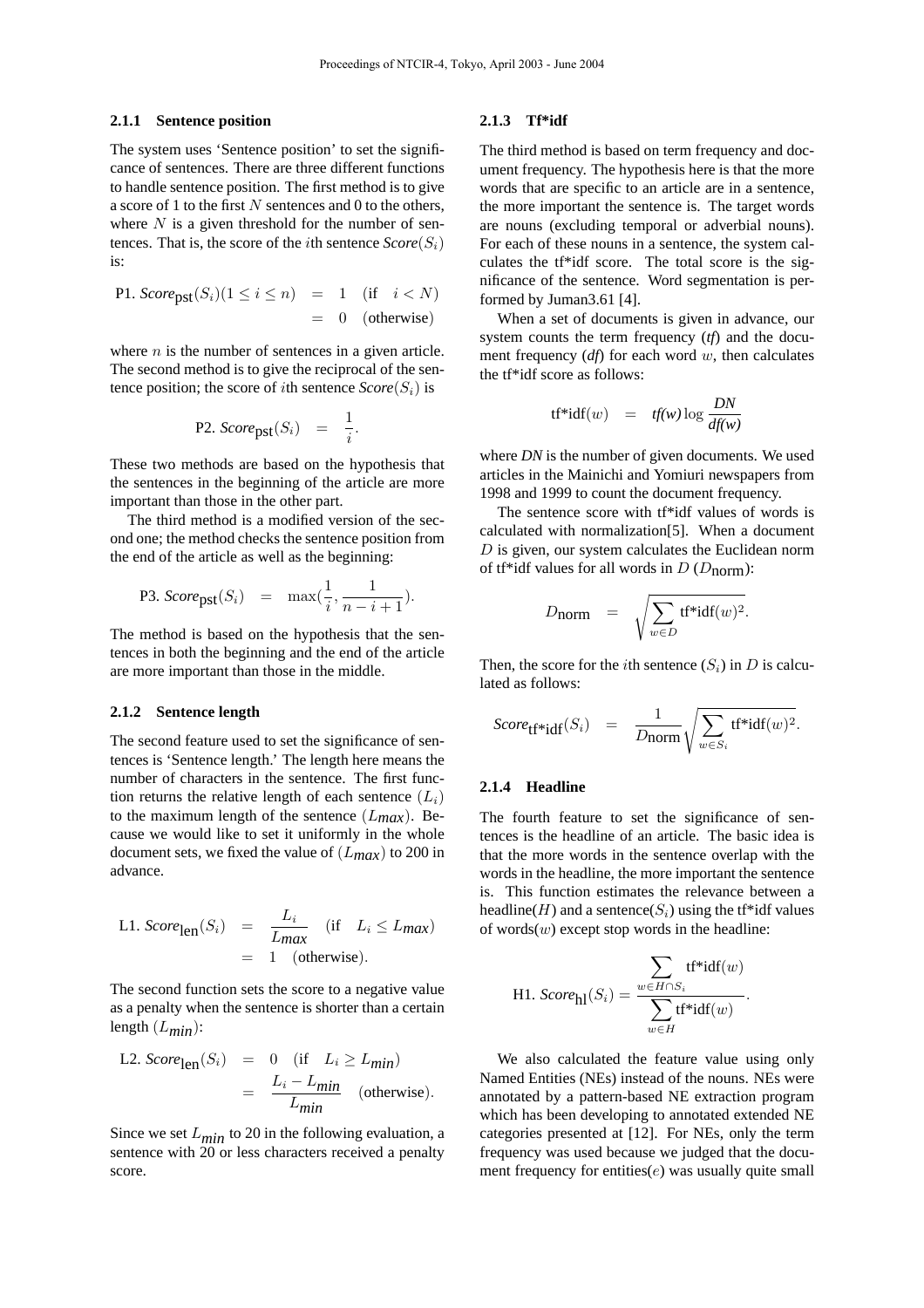thereby making the difference between entities negligible:

.

H2. 
$$
Score_{\text{hl}}(S_i) = \frac{\sum_{e \in H \cap S_i} tf(e)}{\sum_{e \in H} tf(e)}
$$

### **2.1.5 Topic**

The fifth feature is additional information about document sets. Each document set has topic description that explains the subject matter of the documents. The topic description was used in the similar way to the headline, the function with tf\*idf values of words was used for topics $(T)$ . The equation of the method is as follows:

$$
Score_t(S_i) = \frac{\sum_{w \in T \cap S_i} \text{tf*idf}(w)}{\sum_{w \in T} \text{tf*idf}(w)}.
$$

For training, we used 'Description' part in TSC-2 data as a topic of each document set.

#### **2.1.6 Question**

At TSC-3 tasks, there were about five questions for a short summary and about ten questions for long summary at each document set. To include sentences related with these questions  $(Q)$  into a generated summary, the function with tf\*idf values of words was used as follows:

$$
Score_Q(S_i) = \max_{q_i \in Q} \frac{\sum_{w \in q_i \cap S_i} \text{tf*idf}(w)}{\sum_{w \in q_i} \text{tf*idf}(w)}.
$$

The sentence score is the maximum value among scores with given questions so that a sentence related with at least one of the questions is picked up.

#### **2.2 Parameters**

This system calculates a significance score for all of the sentences, and sets the ranking of each sentence in descending order of score. The order of the extracted sentences is the same as in the original articles when the system outputs a summary.

The training data we used at the TSC-3 tasks were the test collection used in TSC-2, which include 30 document sets (224 documents). After the range of each parameter was set manually, the system changed the values of the parameters within the range and iterated summarization on the training data. Each score was recorded whenever the parameter values were changed, and the parameter values having the best score were stored.

### **2.3 System with categorization of feature values (SysC)**

This system uses categorized feature values so that features can be combined discretely. We used decision trees for combining these feature values. For generating decision trees, we used C4.5 package [11].

The types of features used for generating decision trees are the same as SysL, while each function in a feature is separated. For example, three functions in a sentence-position feature are used for generating decision trees as if they are different features. A value of feature is categorized by 0.1. Since all feature values are on a scale of zero to one, 11 binary features are generated from one feature value  $([0, 0.1), [0.1, 0.2), \ldots, [0.9, 1.0]).$ 

We used the system SysC for generating both abstracts and extracts for the formal run. We also submitted results of extracts using SysL.

#### **2.4 Similarity between sentences**

Our summarization system uses a module to estimate the similarity between sentences. Similarity values are used to either select one key sentences among semantically similar sentences or output a set of similar sentences with high sentence scores.

There are two kinds of similarity functions to check if a given sentence is redundant or necessary. The assumption here is:

- 1. If two sentences are similar and have no NEs: the sentence pair has the same contents.
- 2. If two sentences are similar and share NEs: the sentence pair has the same contents.
- 3. If two sentences are similar and both have different NE tokens of the same types: the sentence pair has the similar structure but different contents.

For example, in articles about one criminal case the preceding facts of the case are described repeatedly. These repetition should be removed. On the other hand, when each article describes an earthquake that occurred at different place in a given document set, expressions in the articles are typical and similar, but tell us different information. These expression should be included in the summary of the document set. Based on that assumption, our system calculates two similarity functions; one is based on content words (SimW), and the other similarity function is based on NEs (SimN).

The system uses Dice, Jaccard, or cosine coefficients as a similarity measure based on the number of words between two sentences. When two sentences are represented as word vectors  $S_x$  and  $S_y$ , each coefficient between them is calculated as follows[7]: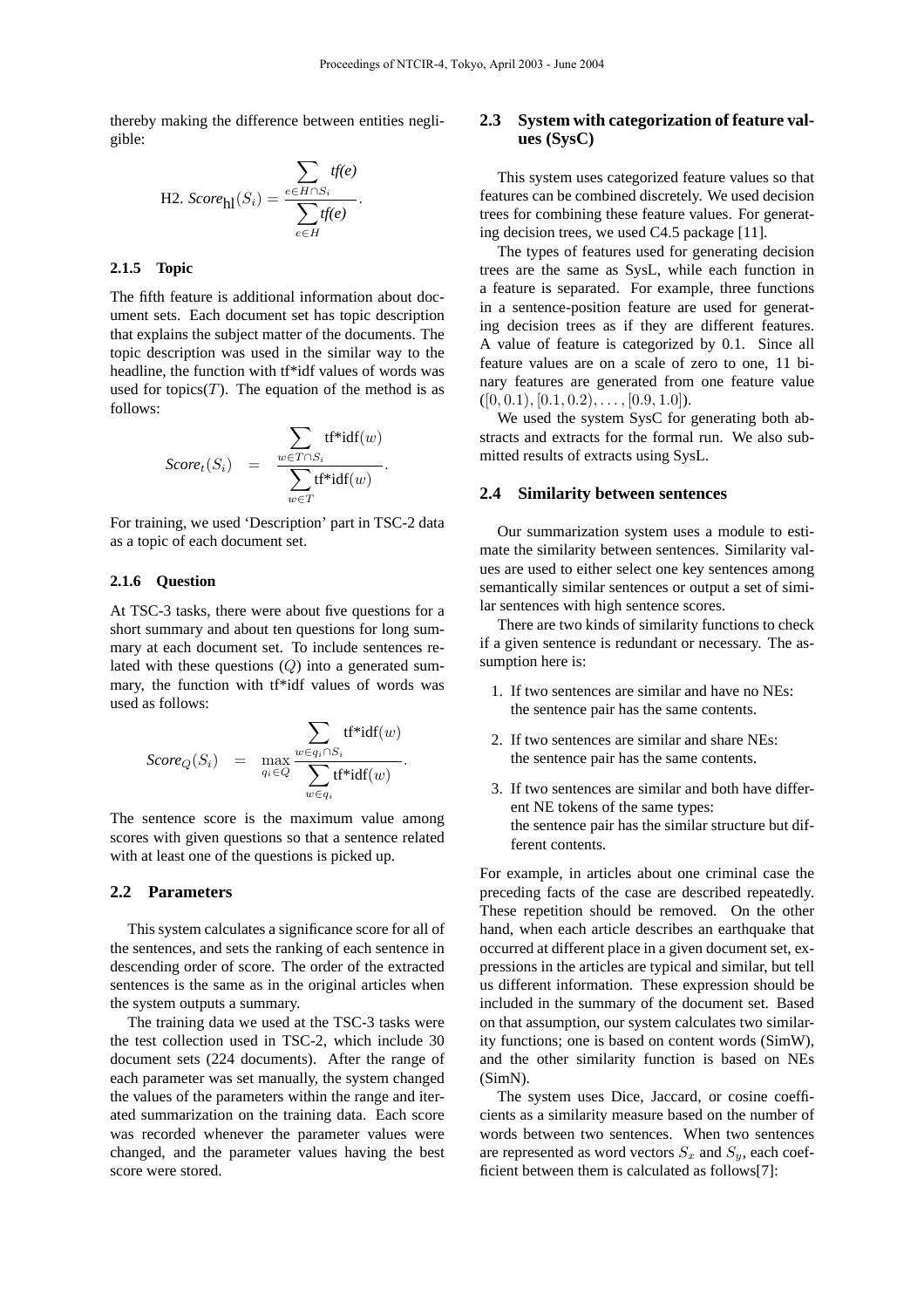|                   |       | <b>Short</b> | Long                |       |  |  |
|-------------------|-------|--------------|---------------------|-------|--|--|
| Sys.              | Cov.  | Prec.        | $\vert$ Cov.        | Prec. |  |  |
| S <sub>YS</sub> C | 0.222 | 0.314        | $\vert 0.313 \vert$ | 0.432 |  |  |
| SysL              | 0.293 | 0.378        | 0.295               | 0.416 |  |  |
| <b>LEAD</b>       | 0.212 | 0.426        | 0.259               | 0.539 |  |  |

**Table 1. Evaluation results of the extraction task**

$$
Dice(S_x, S_y) = \frac{2|S_x \cap S_y|}{|S_x| + |S_y|}
$$
  

$$
Jaccard(S_x, S_y) = \frac{|S_x \cap S_y|}{|S_x \cup S_y|}
$$
  

$$
cosine(S_x, S_y) = \frac{|S_x \cap S_y|}{\sqrt{|S_x| \times |S_y|}}
$$

The following three types of weights at each word can also be selected from the following:

**Binary:** if the word appears on the sentence, the weight is set to 1. The weight is set to 0 otherwise. **Tf:** the term frequency of the word **Tf\*idf:** the tf\*idf value of the word

The system uses one of coefficients with one of the weights to calculate similarities. For calculating both values of SimW and SimN, we used cosine coefficient with the binary weight from results at the training stage.

Our system assumes that a given sentence pair is similar each other when the coefficient between the sentences is higher than a threshold, i.e. two sentences are regarded as similar when SimW is greater than  $T_{sw}$ , and regarded as sharing NEs when SimN is greater than  $T_{sn}$ . The values of both thresholds for  $T_{sw}$  and  $T_{sn}$  were set to 0.4 at the training stage.

### **3 Evaluation results**

In this section, we show evaluation results of our system for the TSC-3 tasks. Table 1 shows evaluation results of the extraction task. Both of our systems (SysL and SysC) had better coverage than the Leadbased method, but the values of the precision were worse. In the comparison between SysL and SysC, SysL had better results at short-length extracts, and SysC had better results at long-length extracts.

Table 2 shows evaluation results of the abstraction task. As for content evaluation, our system's performance was better than those of the Lead-based method. As for evaluation with pseudo-question answering, our system's performance was not so good compared to those of the Lead-based method. One of possible reasons the performance degraded is that decision trees from training data fell into overtraining. Table 3 shows results on readability evaluation of abstracts with quality questions. Our system has better

**Table 2. Evaluation results of the abstraction task**

| uvu wu      |       |            |                           |       |            |       |  |  |  |
|-------------|-------|------------|---------------------------|-------|------------|-------|--|--|--|
|             |       | Content    | Pseudo-question answering |       |            |       |  |  |  |
|             |       | evaluation |                           | Exact | Edit       |       |  |  |  |
| Sys.        | Short | Long       | Short                     | Long  | Short Long |       |  |  |  |
| <b>SysC</b> | 0.188 | 0.240      | 0.257                     | 0.266 | 0.556      | 0.602 |  |  |  |
| <b>LEAD</b> | 0.160 | 0.159      | 0.300                     | 0.275 | 0.589      | 0.602 |  |  |  |

results than the Lead-based system on q00, q01, q04, q07, q10, q14 and q15. Especially the result on q00 was better than that of any other system.

Table 4 shows that evaluation results of extraction tasks when one feature was discarded from feature combinations. We introduced here another summarization system (SysM) which uses a maximum entropy (ME) framework [2, 3, 1]. The model is represented by Eq. (1):

$$
p_{\lambda}(a|b) = \frac{\exp\left(\sum_{i,j}\lambda_{i,j}g_{i,j}(a,b)\right)}{Z_{\lambda}(b)}
$$

$$
Z_{\lambda}(b) = \sum_{a} \exp\left(\sum_{i,j}\lambda_{i,j}g_{i,j}(a,b)\right),
$$

where  $a$  is one of categories for classification (This is called a "future."). The value of the future is 1 (key sentence) or 0 (otherwise) here to indicate results of sentence extraction.  $b$  is conditioning information that enables us to make a decision among the space of futures (This is called a "history."), and  $Z_{\lambda}(b)$  is a normalizing constant determined by the requirement that  $_{a} p_{\lambda}(a|b) = 1$  for all b. The computation of  $p_{\lambda}(a|b)$ in any ME model is dependent on a set of "features" which are binary functions of the history and future. For instance, one of our features is

$$
g_{i,j}(a,b) = \begin{cases} 1 : \text{if } has(b, f_j) = 1 \& a = a_i \\ 0 : \text{otherwise.} \end{cases}
$$

Here " $has(b, f<sub>i</sub>)$ " is a binary function that returns 1 if the history b has feature  $f_i$ . The features used in our experiments are the same as used for generating decision trees.

The comparison among feature combinations shows that the 'sentence-length' (L) feature was the most effective feature to the coverage at short-length extracts among all systems. At long-length extracts, the 'sentence-position' (P) and 'question' (Q) features had also some effects to the results besides the sentence-length. Precision scores for SysM indicated that the 'headline' (H) feature was not effective, because the precision was better when the feature was not used. The 'tf\*idf' (F) feature for SysC at shortlength extracts had also a harmful effect to the performance. Comparing systems with all features, while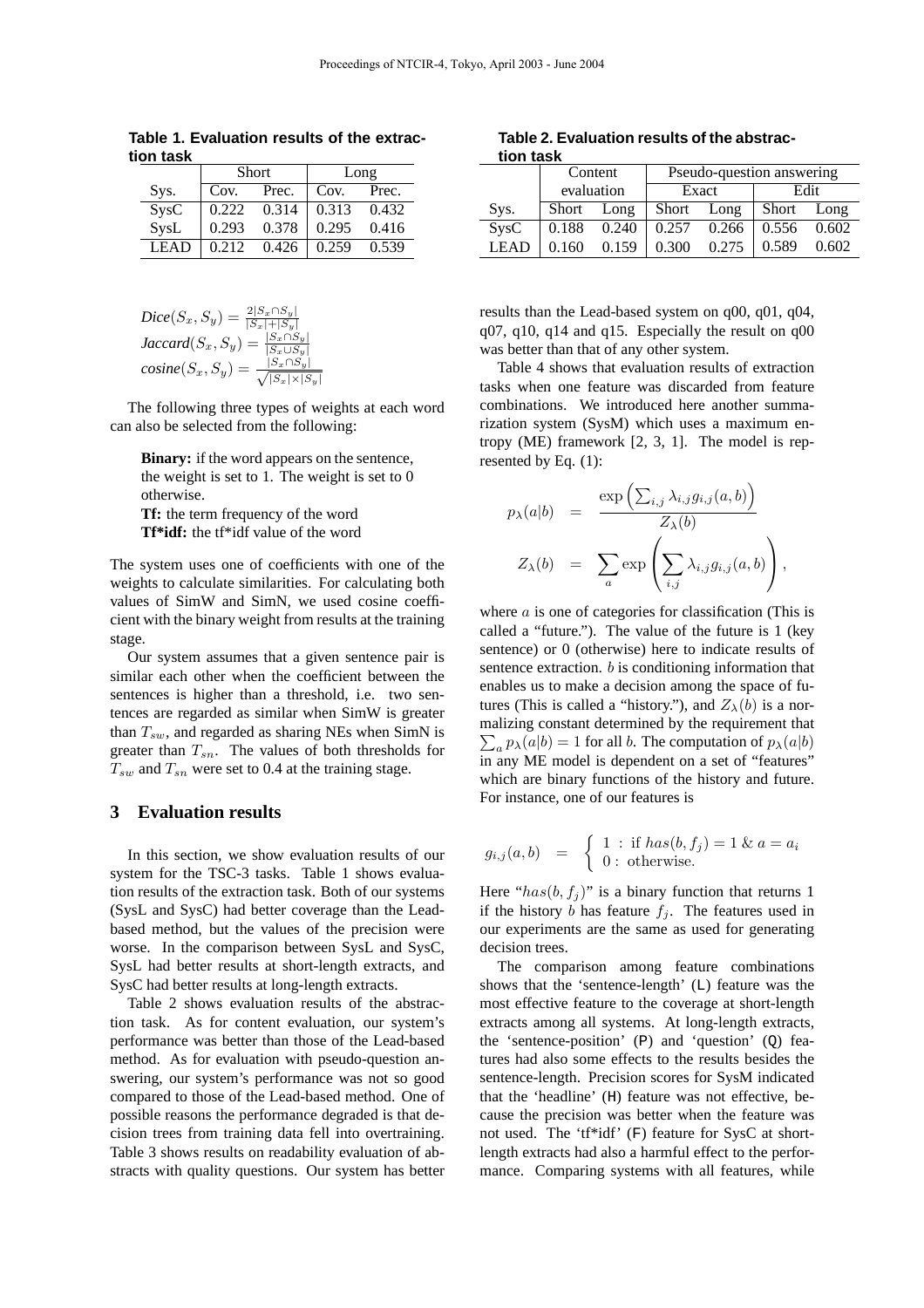|                 |          | Short       |                     | Long     | Total    |          |  |
|-----------------|----------|-------------|---------------------|----------|----------|----------|--|
| QQ              | Sys.     | <b>LEAD</b> | <b>LEAD</b><br>Sys. |          | Sys.     | LEAD     |  |
| q00             | 0.033    | 1.500       | 0.300               | 2.833    | 0.167    | 2.167    |  |
| q <sub>01</sub> | 0.567    | 1.267       | 0.500               | 2.100    | 0.533    | 1.683    |  |
| q <sub>02</sub> | 0.700    | 0.267       | 2.100               | 0.633    | 1.400    | 0.450    |  |
| q <sub>03</sub> | 0.667    | 0.267       | 0.333               | 0.367    | 0.500    | 0.317    |  |
| q <sub>04</sub> | 1.567    | 1.667       | 2.667               | 4.300    | 2.117    | 2.983    |  |
| q <sub>05</sub> | 1.400    | 0.067       | 3.600               | 0.300    | 2.500    | 0.183    |  |
| q06             | 0.500    | 0.767       | 1.500               | 1.033    | 1.000    | 0.900    |  |
| q07             | 0.267    | 1.533       | 0.467               | 4.333    | 0.367    | 2.933    |  |
| q08             | $-0.500$ | 0.267       | $-0.900$            | $-0.333$ | $-0.700$ | $-0.033$ |  |
| q09             | 0.100    | 0.067       | 0.133               | 0.067    | 0.117    | 0.067    |  |
| q10             | 0.367    | 1.667       | 0.233               | 5.133    | 0.300    | 3.400    |  |
| q11             | 0.033    | 0.000       | 0.000               | 0.000    | 0.017    | 0.000    |  |
| q12             | 0.000    | 0.000       | 0.067               | 0.000    | 0.033    | 0.000    |  |
| q13             | 0.033    | 0.033       | 0.000               | 0.000    | 0.017    | 0.017    |  |
| q14             | 0.000    | 0.033       | 0.033               | 0.067    | 0.017    | 0.050    |  |
| q15             | 0.100    | 0.200       | 0.233               | 0.433    | 0.167    | 0.317    |  |

**Table 3. Results on readability evaluation of abstracts**

**Table 4. Comparison of evaluation results among systems and feature combinations (Extraction)**

|          | <b>Short</b> |       |                   |       |             | Long  |       |       |                   |       |             |       |
|----------|--------------|-------|-------------------|-------|-------------|-------|-------|-------|-------------------|-------|-------------|-------|
|          | SysL         |       | S <sub>YS</sub> C |       | <b>SysM</b> |       | SysL  |       | S <sub>VS</sub> C |       | <b>SysM</b> |       |
| Features | Cov.         | Pre.  | Cov.              | Pre.  | Cov.        | Pre.  | Cov.  | Pre.  | Cov.              | Pre.  | Cov.        | Pre.  |
| $-LFHTO$ | 0.254        | 0.328 | 0.224             | 0.324 | 0.267       | 0.344 | 0.276 | 0.398 | 0.294             | 0.430 | 0.281       | 0.409 |
| $P-FHTO$ | 0.242        | 0.340 | 0.218             | 0.324 | 0.260       | 0.373 | 0.281 | 0.410 | 0.269             | 0.418 | 0.294       | 0.423 |
| PL-HTO   | 0.280        | 0.354 | 0.224             | 0.326 | 0.271       | 0.350 | 0.287 | 0.410 | 0.277             | 0.411 | 0.328       | 0.464 |
| PLF-TO   | 0.260        | 0.358 | 0.231             | 0.347 | 0.283       | 0.379 | 0.285 | 0.406 | 0.277             | 0.417 | 0.307       | 0.451 |
| PLFH-O   | 0.293        | 0.378 | 0.222             | 0.314 | 0.272       | 0.338 | 0.289 | 0.413 | 0.313             | 0.432 | 0.313       | 0.435 |
| PLFHT-   | 0.259        | 0.337 | 0.222             | 0.338 | 0.280       | 0.338 | 0.278 | 0.408 | 0.293             | 0.428 | 0.311       | 0.429 |
| ALL      | 0.293        | 0.378 | 0.222             | 0.314 | 0.281       | 0.376 | 0.295 | 0.416 | 0.313             | 0.432 | 0.309       | 0.443 |

SysL was the best at short-length extracts, we can see that SysC and SysM had better performance than SysL at long-length extracts.

### **4 Concluding remarks**

We have presented two types of summarization systems and the results at the TSC-3 tasks. One system is to use linear combination of features to calculate the total score of a sentence, the other is to categorize feature values and combine feature categories to extract key sentences by generating decision trees. Comparison of results of two systems at the extraction task showed that the system with linear combination of features had better results at short-length extracts, and the system using combined feature categories had better results at long-length extracts. Results of quality questions on the abstraction task indicated that redundancy detection used in our system was effective to remove redundant sentences in abstracts. As future work, we

consider the use of other machine-learning modules to combine features instead of a decision tree.

### **References**

- [1] A. L. Berger, S. A. D. Pietra, and V. J. D. Pietra. A Maximum Entropy Approach to Natural Language Processing. *Computational Linguistics*, 22(1):39–71, 1996.
- [2] E. T. Jaynes. Information Theory and Statistical Mechanics. *Physical Review*, 106:620–630, 1957.
- [3] E. T. Jaynes. Where do we Stand on Maximum Entropy? In R. D. Levine and M. Tribus, editors, *The Maximum Entropy Formalism*. M. I. T. Press, 1979.
- [4] S. Kurohashi and M. Nagao. *Japanese Morphological Analyzing System: JUMAN version 3.61*. Kyoto University, 1999.
- [5] Madani. http://classes.seattleu.edu/computer science/ csse470/Madani/ABCs.html. ABCs of Text Categorization.
- [6] I. Mani. *Automatic Summarization*. John Benjamins Publishing Company, 2001.